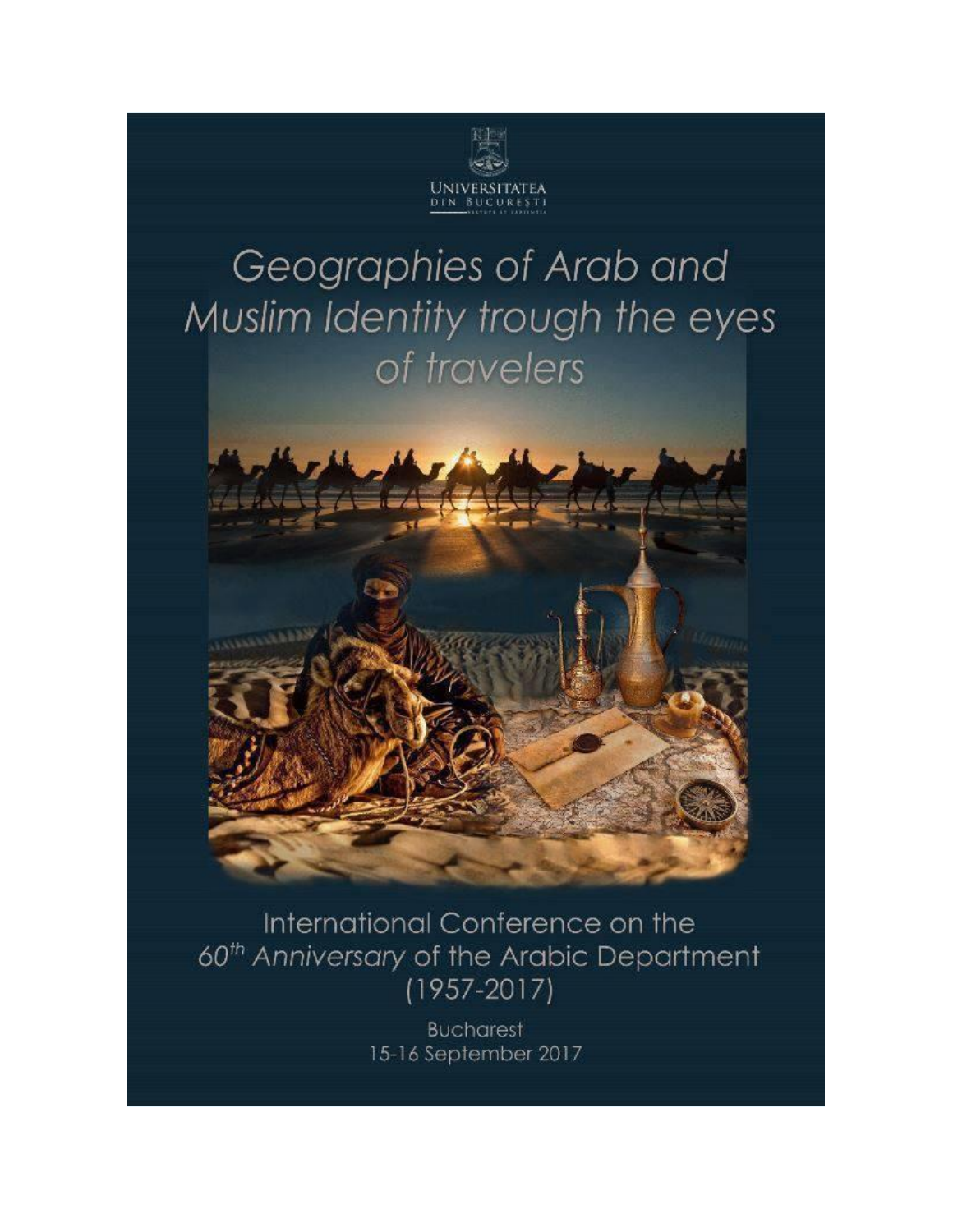University of Bucharest

## *Geographies of Arab and Muslim identity through the eyes of travelers*

# International conference on the *60th anniversary* of the Arabic Department

Bucharest

15-16 September 2017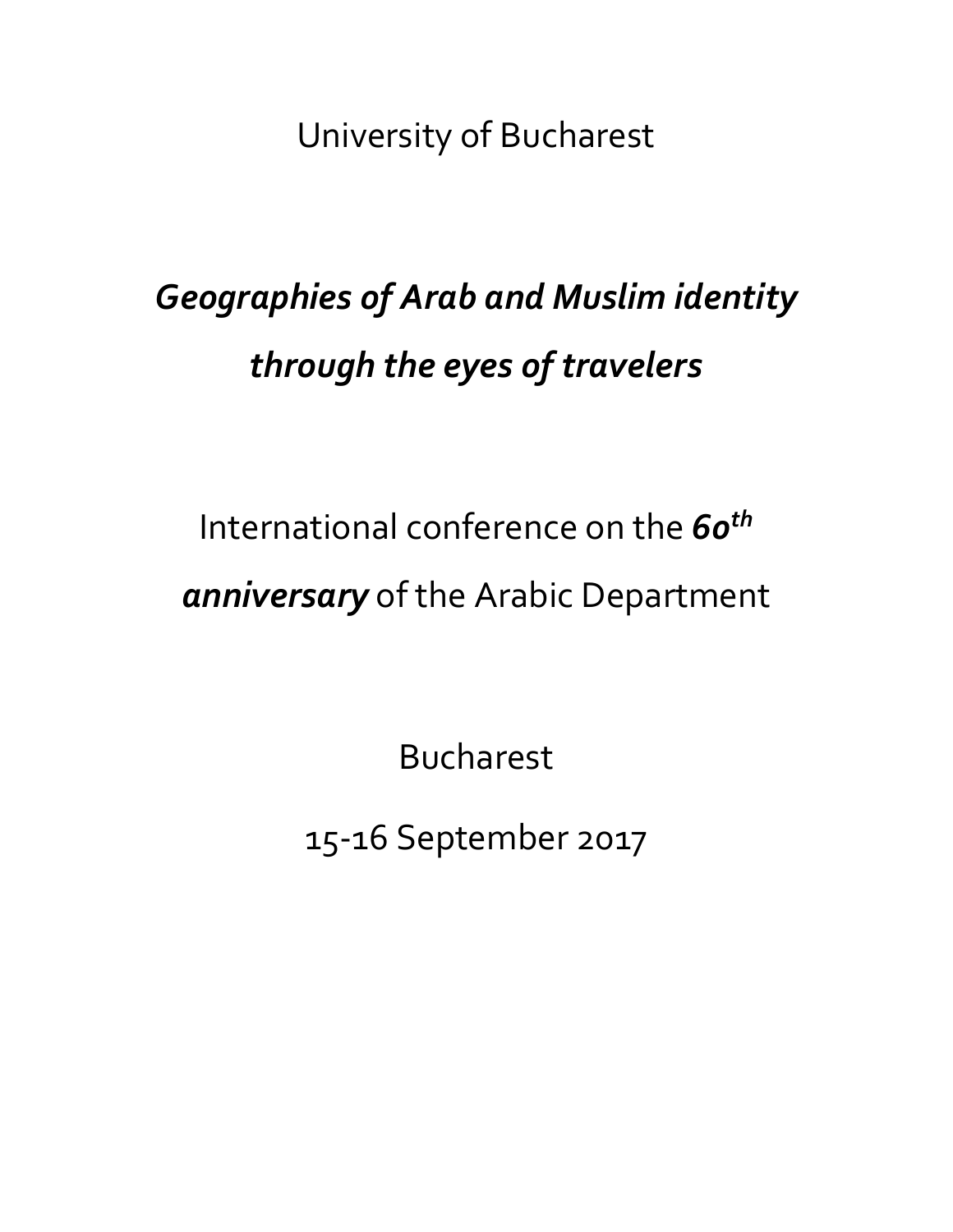#### **Friday, 15 September 2017**

| $8:30 - 9.00$   | REGISTRATION (Casa Universitarilor, Dionisie Lupu Street, no. 46)        |  |  |
|-----------------|--------------------------------------------------------------------------|--|--|
| $9:00 - 10$     | Formal opening and welcome in occasion of the 6oth anniversary of Arabic |  |  |
|                 | Department                                                               |  |  |
|                 | Mircea Dumitru, Rector of University of Bucharest                        |  |  |
|                 | Liviu Franga, Dean of the Faculty of Foreign Languages and Literatures   |  |  |
|                 | George Grigore, Head of Arabic Department                                |  |  |
|                 | Nadia Anghelescu, Professor Emeritus of University of Bucharest          |  |  |
|                 | Laura Sitaru, Organizer of the conference                                |  |  |
| $10:00 - 10.30$ | <b>COFFEE BREAK</b>                                                      |  |  |

|             | Room <sub>1</sub>                                                           | Room <sub>2</sub>                                                                                |
|-------------|-----------------------------------------------------------------------------|--------------------------------------------------------------------------------------------------|
|             | Chair: Omar Khalifah                                                        | Chair: Irina Vainovski-Mihai                                                                     |
| 10:30-11.00 | Ivan Sivkov, Taras Shevchenko National<br>The<br>Western                    | Giuliano Mion, University of Chieti-                                                             |
|             | of<br>Kyiv:<br>University<br>constitutional principes of XIX century in the | Pescara : Trajectoires inverses. Terres d'Islam<br>dans les récits de deux voyageurs italiens du |
|             | eyes of Arab scholar and traveller (based on                                | XIXe siècle                                                                                      |
|             | "Taḫlīṣ al-ibrīz fī talḫīṣ Bārīs" (The Extraction                           |                                                                                                  |
|             | of Gold or an Overview of Paris) of Rifa'a                                  |                                                                                                  |
|             | Rāfi' aṭ-Ṭahṭāwī                                                            |                                                                                                  |
| 11:00-11:30 | Paula Carolina de Andrade Carvalho,                                         | George Grigore, University of Bucharest:                                                         |
|             | Universida de Federal de São Paulo                                          | الغرائبية والعجائبية في أدب الرحلات العربي                                                       |
|             | (UNIFESP): Abdullah & Richard F. Burton:                                    |                                                                                                  |
|             | Islam and otherness in Personal Narrative                                   |                                                                                                  |
|             | of a Pilgrimage to Al-Madinah & Meccah                                      |                                                                                                  |
|             | $(1855 - 56)$                                                               |                                                                                                  |
| 11:30-12:00 | Michele Pisano, University of Cagliari:                                     | Akeel Almarai, l'Università per Stranieri di                                                     |
|             | Defining a modern Arab image of Italy                                       | صورة رومة لدى الرحالة العرب <i>في العصور</i> Siena:                                              |
|             | through the travel memoirs of 'Isa Ibrahim                                  | الوسطي                                                                                           |
|             | al-Nāʿūrī                                                                   |                                                                                                  |
| 12:00-12:30 | Aldo Nicosia, University of Bari: Amrika                                    | Yulia Petrova, A. Krymsky Institute of                                                           |
|             | shika bika and the invention of Romania                                     | Oriental Studies of the National Academy                                                         |
|             |                                                                             | of Sciences of Ukraine: Linguistic                                                               |
|             |                                                                             | Preferences of Paul of Aleppo as Found in                                                        |
|             |                                                                             | <b>His Travel Account</b>                                                                        |

### **12:30-13:30 Lunch (Casa Universitarilor, Dionisie Lupu Street, no. 46)**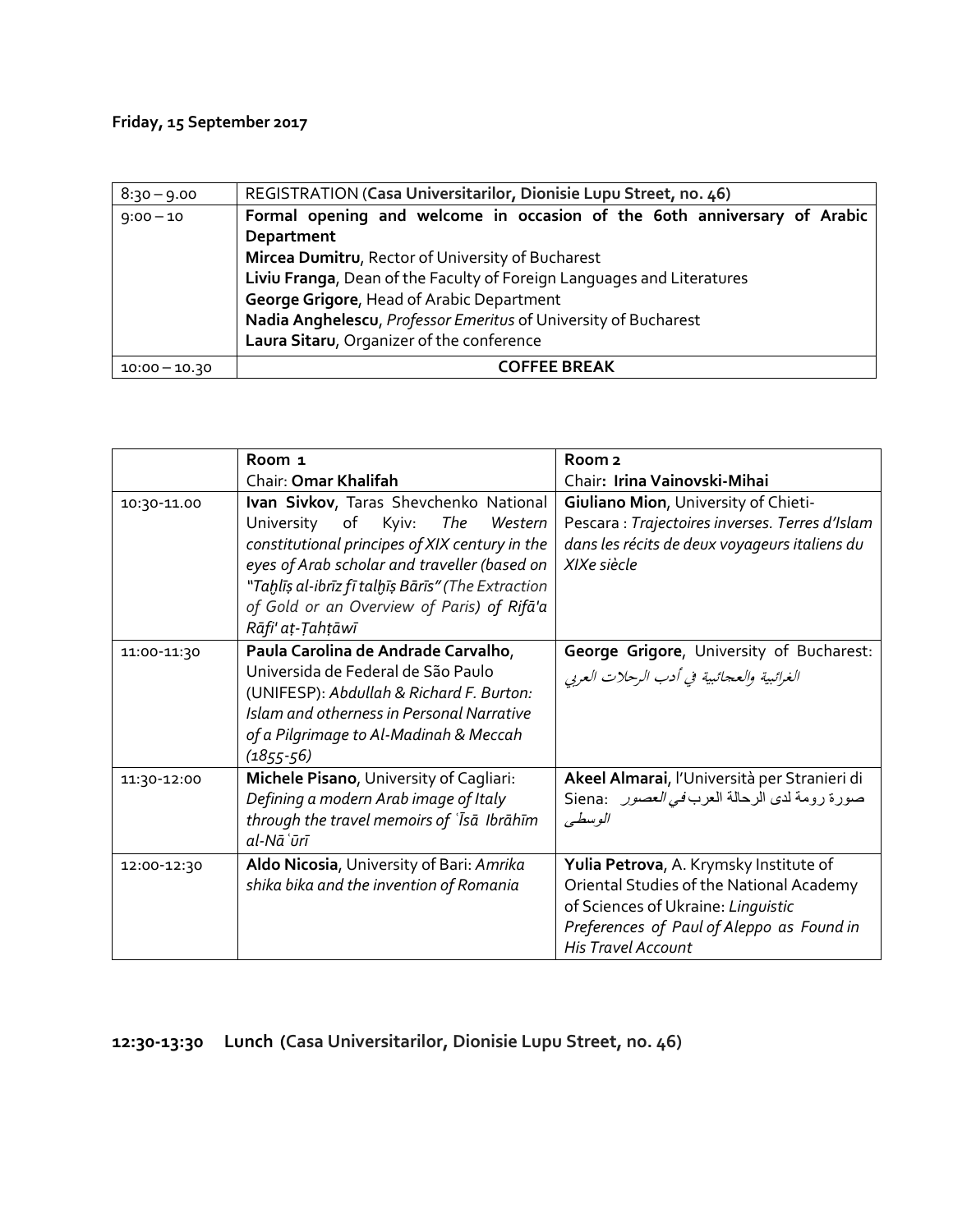|             | Room <sub>1</sub>                              | Room <sub>2</sub>                              |
|-------------|------------------------------------------------|------------------------------------------------|
|             | Chair: Yulia Petrova                           | <b>Chair: Giuliano Mion</b>                    |
| 13:30-14:00 | Boris Stojkovski, Nebojša Kartalija,           | Mustafa Switat, Warsaw University: Arab        |
|             | University of Novi Sad: The Other and the      | travelers about Poland. The image of Ibrahim   |
|             | Self in the travel accounts of Southern        | Ibn Yaqub and the image of the Slavs           |
|             | Hungary and Serbia in the works of Al-Idrīsī   |                                                |
|             | and Abū Ḥāmid al-Ġarnāṭī                       |                                                |
| 14:00-14:30 | Csilla Gyöngyösi, Eötvös Lóránd                | Oana Ghica, "Dimitrie Cantemir" Christian      |
|             | University: Sacred Geography and Myths of      | University: RIHLA - a path towards the         |
|             | the Stranger in Islam                          | Muslim community or the possibility to reveal  |
|             |                                                | the cultural identity                          |
| 14:30-15:00 | Imar Koutchoukali, Tallinn University:         | Yousef Sh'hadeh, Jagiellonian University       |
|             | Expressions of identity in Ibn Fadlan's kitab: | in Krakow: A Journey of Ghada as-Samman        |
|             | the "Arab-Muslim" dichotomy                    | or How the Body Becomes a Suitcase             |
| 15:00-15:30 | Christian Tămaș, independent researcher :      | Basilius Bawardi, Bar-Ilan University:         |
|             | Les facettes multiples du voyage en islam      | Discovering the Local: Khalīl al-Khūrī's Wayy, |
|             |                                                | Idhan Lastu bi-Ifranjī (Alas, I'm not a        |
|             |                                                | foreigner) 1859-1861, and the Literary         |
|             |                                                | Geographical Writing                           |
| 15:30-16:00 | Andreea Dumitrescu, independent                |                                                |
|             | researcher: Mediterranean wanderings           |                                                |
|             | through a "Mediterranean French": Panait       |                                                |
|             | Istrati's case                                 |                                                |

### **19:00 Opening Reception (Casa Universitarilor, Dionisie Lupu Street, no. 46)**

### **Saturday, 16 September**

|             | Room 1                                             | Room <sub>2</sub>                           |
|-------------|----------------------------------------------------|---------------------------------------------|
|             | Chair: Mahmoud al-Ashiri                           | Chair: Ovidiu Pietrăreanu                   |
| 9:30-10:00  | Nūr ad-Dīn aṣ-Ṣaġīr, University of Sharjah:        | Irina Vainovski-Mihai, "Dimitrie Cantemir"  |
|             | الرِّحلة الى الغرب وحركة التنوير العربية خير الدين | Christian University: Blurring the Limits   |
|             | التونسي نموذجا                                     | between Self and Other: Gyula Germanus'     |
|             |                                                    | Travels to the 'East'                       |
| 10:00-10:30 | Samia Touti, independent researcher, Les           | Andra Dodiță, "Nicolae Iorga" Institut, The |
|             | pérégrinations d'Abu al-Hasan al-Shâdhilî          | Romanian Academy: Al-Ğāhiz's kitābu raddi   |
|             | (m. 1258) selon Latâ'if al-minan et Durrat al-     | `alā n-nașārā: Fictional External Geography |
|             | Asrâr                                              | <b>Supporting Domestic Agendas</b>          |
| 10:30-11:00 | Mohamed Hijou, Mohammed V University:              | Raša' al-Khatīb, Free Arab University of    |
|             | Self and the other through Jan Potocki's trip      | تمثلات الذات والآخر في ثلاث رحلات Amman:    |
|             | رحلة بوتوتسكي في المغرب: جدلية الأنا ) to Morocco  | عربية في القرن السابع عشر                   |
|             | (و الآخر                                           |                                             |